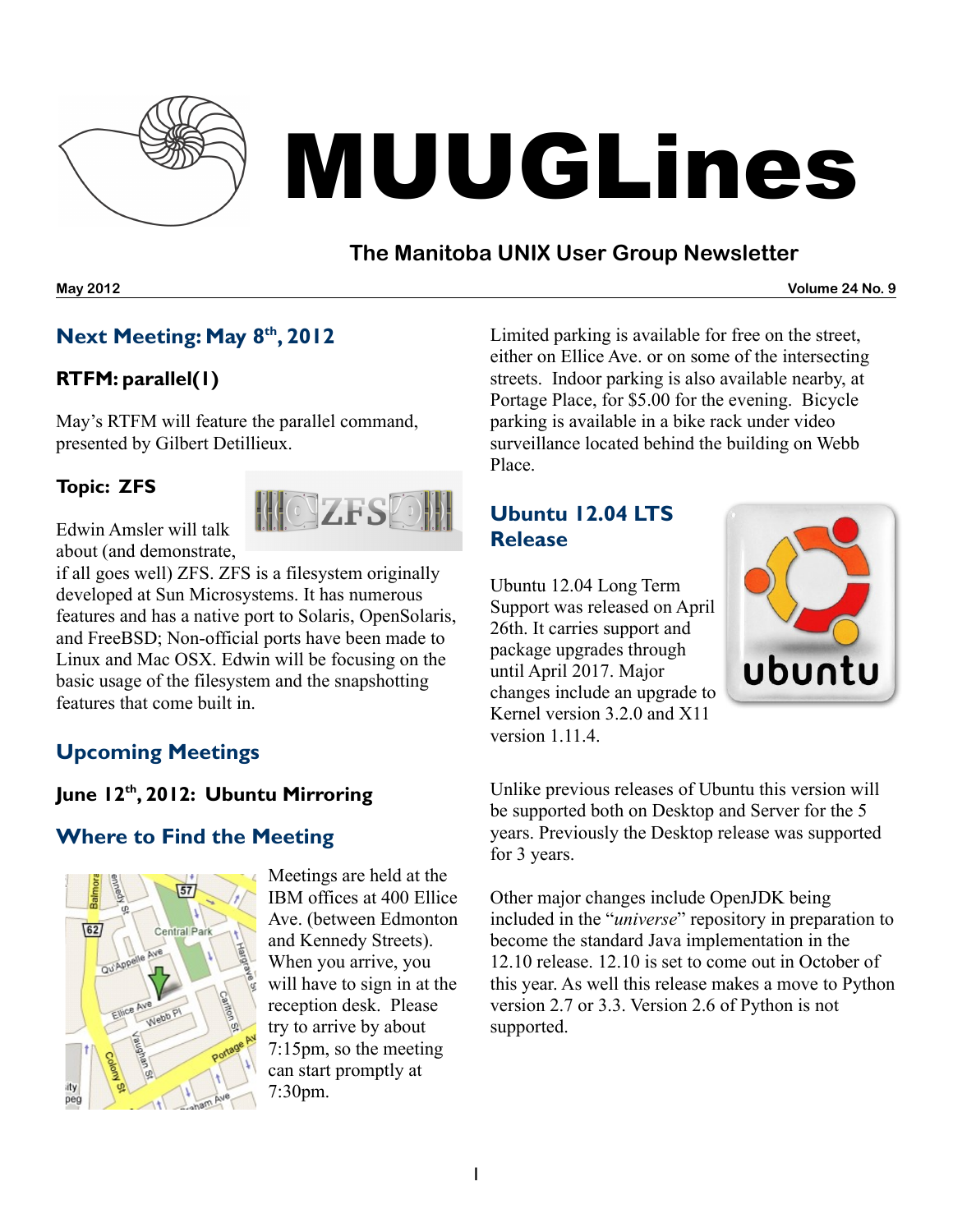# **Valve & Steam Coming to Linux**

While speculated late in 2011, pictures, videos, and interviews showing the Steam engine running natively on Linux have now surfaced.



#### *"Valve's Steam and Source Engine-based games are coming*

*to Linux. Michael from well known site Phoronix.com has been invited to Valve's office and was able to spend a day with the developers and Gabe Newell himself. He is confirming the rumors about Linux ports from Valve, and has been able to play the games and work the developers himself. Attached in the article are pictures from Valve's offices with games running on Linux."*

 *-* slashdot.org April 25th 2012

#### **Nouveau Driver "Stable"**

While the Nouveau Driver is now considered stable and has been moved from the staging area, those running newer cards will still see big performance gains running the proprietary NVIDIA kernel module over nouveau. Also Optimus is not fully supported.

*"The open source Nouveau driver, a reverseengineered incarnation of NVIDIA's official proprietary driver for Linux, has reached its biggest milestone. The Nouveau driver is now being considered stable within the Linux kernel and leaving the staging area, with the pledge of a stable ABI. Phoronix has summarized the state of the Nouveau driver, which works fine if you don't care about performance or are fine with running hardware that's a few generations old."*

- slashdot.org April 13th 2012

## **Amazon Now 1% ofTraffic**

How many sites can you name that use Amazon's Network? Likelihood is that in Winnipeg you use



Amazon's services whether you know it or not.

*"A Wired story claims Amazon's cloud now hosts enough companies and traffic to generate 1% of all Internet traffic (and visits from1/3 of daily Internet users). An amazing number if true. And a little scary for one company to host this much cloud infrastructure."*

–slashdot.org April 18th 2012

#### **Cacti on MUUG's Lisa**

For those who are not familiar with Cacti, it is a "network graphing solution" that polls SNMP hosts and makes pretty RRDTool based graphs.



Cacti has been running on Lisa for over a month measuring Network, Disk, and Load among other statistics.

Check it out with read only permissions at the link below. Login: "*guest:guest*"

#### **<http://muug.mb.ca/cacti>**

## **Playing AirTraffic Controller**



In the tech news recently there has been a number of articles and tutorials floating around on a **cheap** RF to USB reciever that is actually marketed as a TV adapter.

One chip that facilitates this is the Realtek RTL2832U. It has the ability to do raw sampling at a rate of 3.2M samples/second with a depth of 8 bits. This particular chip can be tuned anywhere from 64- 1700Mhz, allowing it to among other things listen in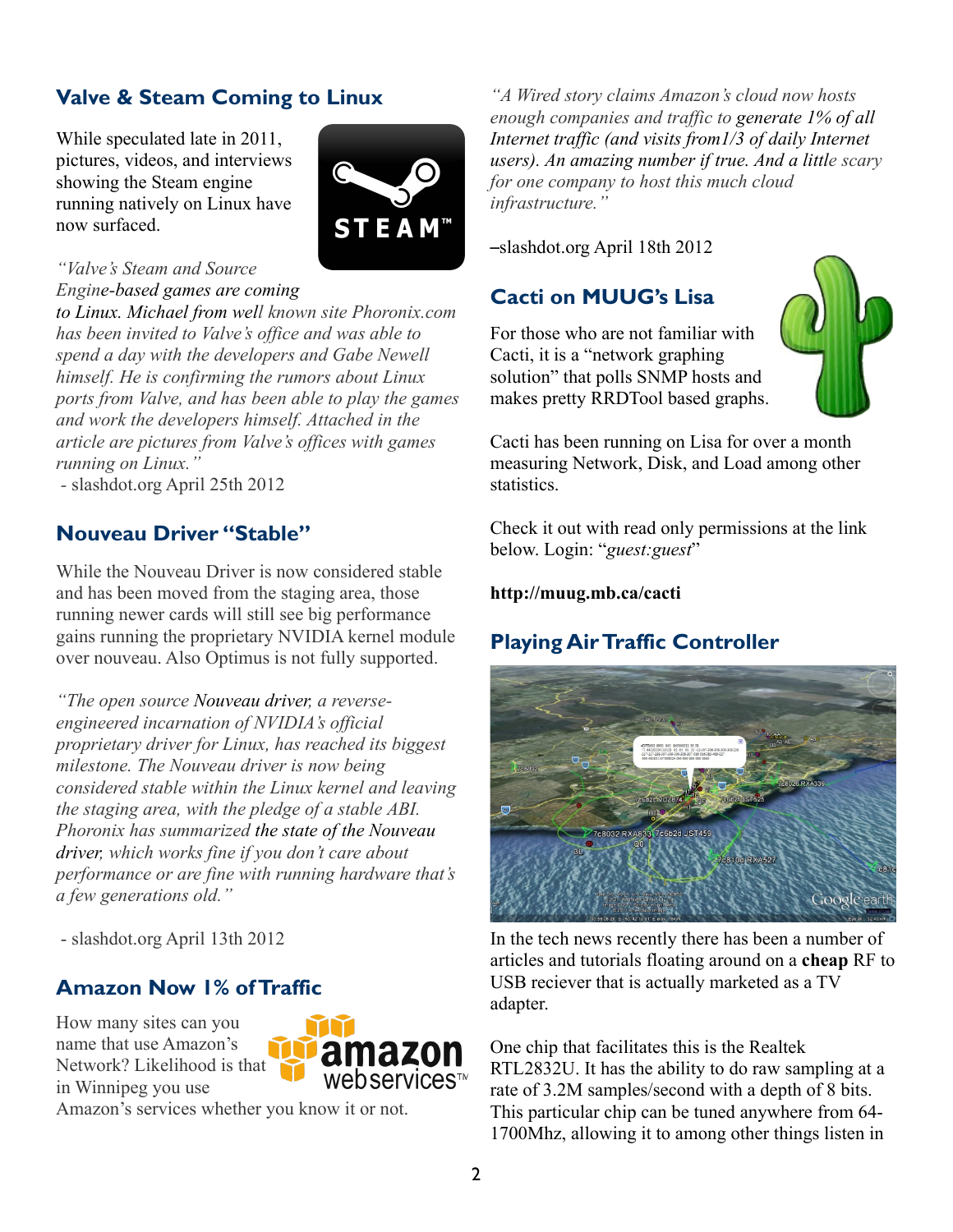on radar signals, cell phone frequencies, bluetooth communications, and aviation transponders.

Keep in mind this is all available with a **\$30** usb dongle and some open source software.

As you can imagine the low cost allowed many people, including *Balint* from **[spench.net](http://spench.net/)** to put software defined radio to more use. *Balint* has combined the information recieved from aviation transponders and google earth (with some open source glue), to produce a **realtime map of current aircraft** over Sydney Australia. Links below. Very cool.

It's worthwhile to note that *Balint* also made use of a USRP, although it was not strictly necessary.

#### **<http://maps.spench.net/aviation/> <http://blog.spench.net/>**

# **Buildings Up For Lease**



For those attending the upcoming

meeting it will be hard to miss. The IBM building that MUUG currently meets in is up for lease. IBM made public the decision in mid-late April, and are planning on relocating by February of 2013.

IBM took care to mention that some datacenter space will remain at 400 Ellice, and that no clients will be affected.

Also in the news this month, the NRC (National Research Council) lays off more employees based in Winnipeg and announces plans to sell the buildings near IBM.

# **20th IOCCC Competition Results**

The 20th IOCCC (International Obfuscated C Code Competition) Results are in. Winners include a Bar Graph Plotter, a Neural Network classifier, a Scientific Calculator, and even a Text Raytracer. The code below is a winning entry by Konno.

main(\_,l)char\*\*l;{6\*putchar(--

 $\%20?$  +  $/21&56$ > ?strchr(1[l], ^"pt`u}rxf~c{wk~zyHH OJ]QULGQ[Z"[\_/2])?111:46:32:10)^\_&&main(2+\_,l);}

# ./konno "hi" . . . . . . . o . . . . . . . o . . . . . . . . . .

**<http://ioccc.org/> <http://www.ioccc.org/2011/konno/hint.html>**

#### **Google Mail Goes Down**

Google Mail experienced some downtime earlier this month. Specifically on Tuesday April 17th (Epic Tech Day for those who



attended) around 10:45am. Only around 2% of GMail users were affected, but that did include parts (if not all) of Winnipeg.

**<http://bit.ly/ImJYdK> <http://bit.ly/IHq5cm>**

#### **OpenSSH 6.0 Released**



OpenSSH 6.0 was released on April 22 2012. It is primarily a bugfix release.

Also included are new features that have relevance to previous talks given at MUUG. Specifically the support for cancelling local and dynamic forwardings from the  $\sim$ C commandline, as well as the addition of wildcard support in the PermitOpen argument.

#### **<http://openssh.org/txt/release-6.0>**

## **Upcomming BSDCan**

BSDCan is a BSD4.4 based conference that is held annually in Ottawa. This year it is being held on May 11 and 12 at the University of Ottawa. Prices are reasonable at \$195 for the entire event, and \$60 for students.

There are also two days of Tutorials prior to the main events.

#### **<http://www.bsdcan.org/2012/>**